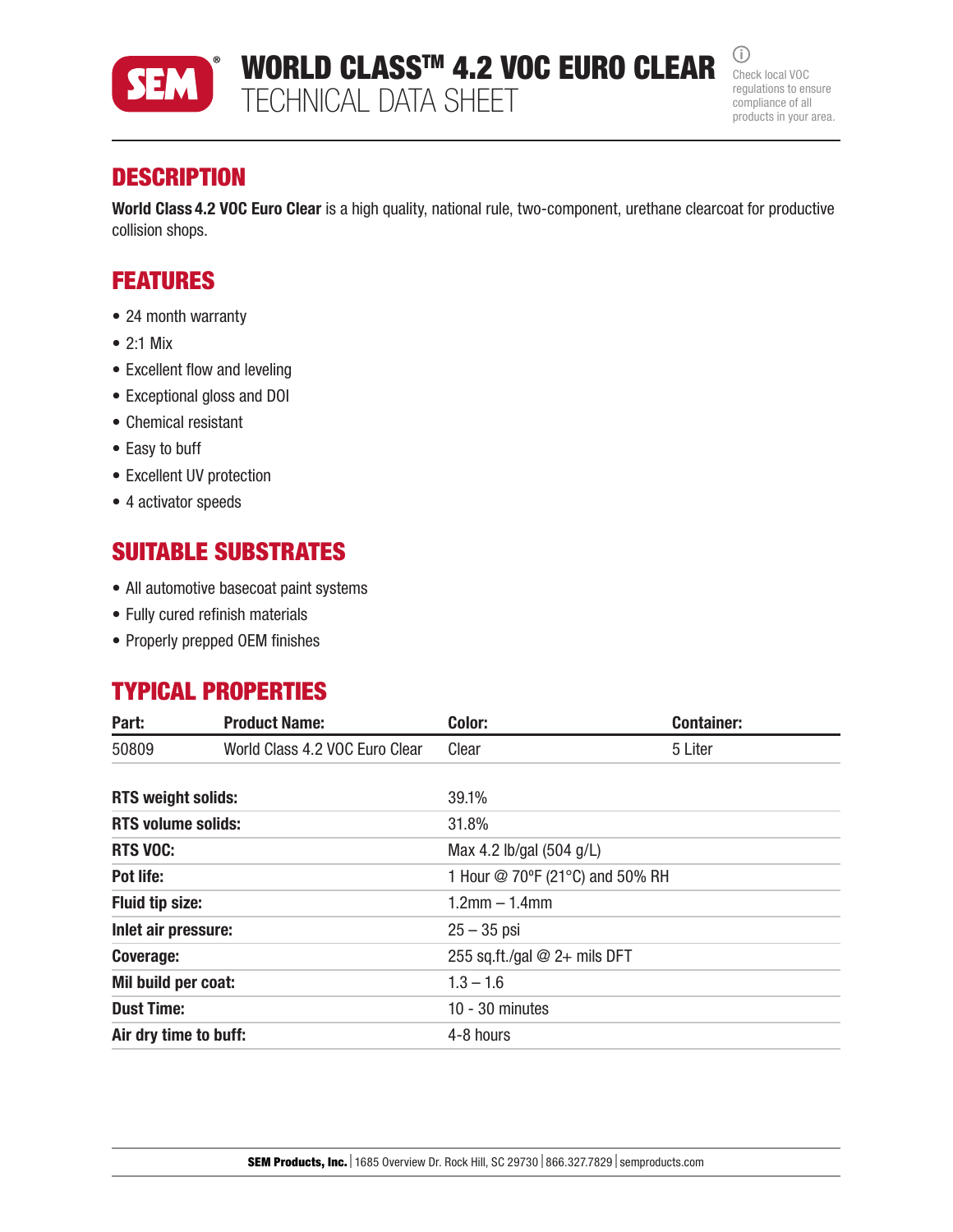# HANDLING AND APPLICATION



### PREPARATION:

After sanding primer, scuff any blend areas with Scuff & Clean according to directions. Clean surface with SEM Solve or XXX Universal Surface Cleaner. Apply basecoat per instructions and allow to fully flash dry.



#### MIXING:

Shake or stir thoroughly. Mix by volume:

| 2 Parts            | 1 Part                 |
|--------------------|------------------------|
| 4.2 VOC Euro Clear | 4.2 VOC Euro Activator |

#### ACTIVATORS:

| Part: | <b>Product Name:</b>          | For:                                                                                          |
|-------|-------------------------------|-----------------------------------------------------------------------------------------------|
| 50842 |                               | 4.2 VOC Euro Extra Fast Activator Spot and single panel repairs. 1-2 panels below 65°F (18°C) |
| 50852 | 4.2 VOC Euro Fast Activator   | Small parts, 1-2 panels. Larger jobs from 55°F (13°C)                                         |
| 50862 | 4.2 VOC Euro Medium Activator | 2-3 panels. Larger jobs from 65°F (18°C)                                                      |
| 50872 | 4.2 VOC Euro Slow Activator   | 3-5 panels. Larger jobs from 75°F (23°C)                                                      |

#### ADDITIVES:

| Part: | <b>Product Name:</b> | For:                                              |
|-------|----------------------|---------------------------------------------------|
| 50918 | Accelerator          | Reducing cure to handle times by up to 25%        |
| 50928 | Extender             | Extending pot life in hot and/or humid conditions |

Note: The use of Accelerator may reduce time to buff by up to 30 minutes. For best performance when using Accelerator, complete buffing operation within 16-24 hours.

Thinning with reducer is not recommended. If used, amount should not exceed 5% by volume.



### APPLICATION:

- 1. Set air pressure to 8-10 psi at the cap for HVLP equipment.
- 2. Use a spray gun equipped with a 1.2- 1.4 fluid nozzle.
- 3. Spray two full wet coats, allowing 5-10 minutes between coats.



Allow 10 minute flash after last coat prior to force drying.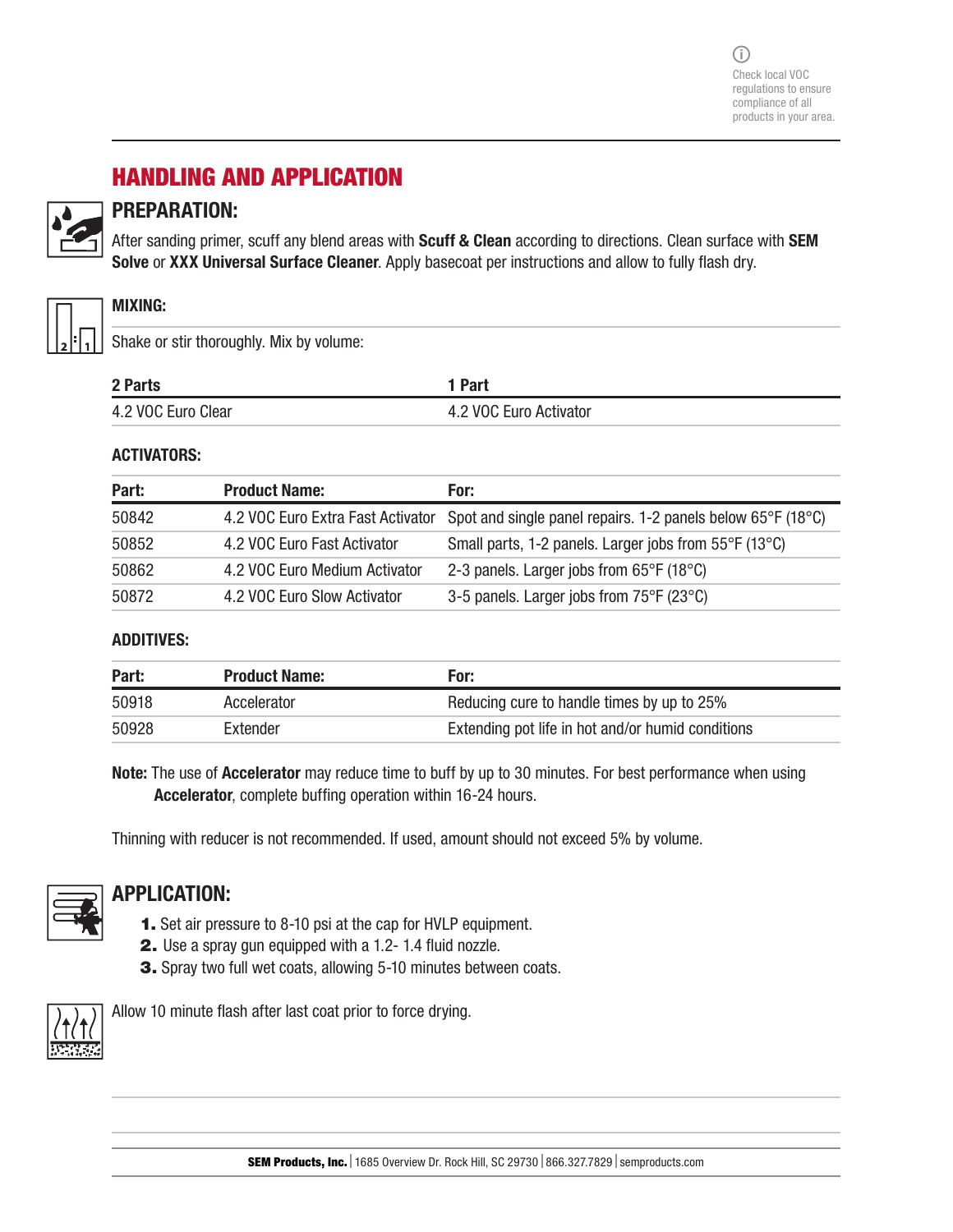#### DRY TIMES:

Note: Dry and cure times are dependent on several factors including temperature, air-flow, film build, activator selection and humidity.

|  |             | <b>Air Dry</b> | <b>Force Dry</b> 30 min @140°F (60°C) |
|--|-------------|----------------|---------------------------------------|
|  | To handle:  | 3-8 hours      | After cool down                       |
|  | To buff:    | 4-8 hours      | After cool down                       |
|  | To deliver: | 8-24 hours     | After cool down                       |

Note: If recoating with clear only, sand with 1000 grit. If re-applying basecoat and clearcoat, sand with 600 grit.

Note: In cooler conditions, sanding and buffing will improve by extending cool down period by 60-90 minutes.



### CLEANUP:

Use XXX Gun Cleaner or appropriate cleaning materials compliant with VOC regulations in your area.



### STORAGE:

World Class 4.2 VOC Euro Clear should be stored in a cool dry place with adequate ventilation away from heat, sparks and flames. The shelf life for World Class 4.2 VOC Euro Clear is 5 years when stored under normal conditions. The shelf life for World Class 4.2 VOC Euro Activators is 3 years.

| Part: | <b>Product Name:</b>              | Size:          |
|-------|-----------------------------------|----------------|
| 38371 | <b>SEM Solve</b>                  | Gallon         |
| 38373 | <b>SEM Solve</b>                  | 20 oz. Aerosol |
| 38374 | <b>SEM Solve</b>                  | Quart          |
| 38375 | <b>SEM Solve</b>                  | 5 Gallon       |
| 38391 | Scuff & Clean                     | Gallon         |
| 38398 | Scuff & Clean                     | 16 oz. Tube    |
| 50842 | 4.2 VOC Euro Extra Fast Activator | 2.5 Liter      |
| 50852 | 4.2 VOC Euro Fast Activator       | 2.5 Liter      |
| 50862 | 4.2 VOC Euro Medium Activator     | 2.5 Liter      |
| 50872 | 4.2 VOC Euro Slow Activator       | 2.5 Liter      |
| 50918 | Accelerator                       | Pint           |
| 50928 | Extender                          | Pint           |
| 77743 | <b>XXX Gun Cleaner</b>            | 20 oz. Aerosol |
| 77763 | <b>XXX Universal Gun Cleaner</b>  | 20 oz. Aerosol |

## RELATED PRODUCTS: